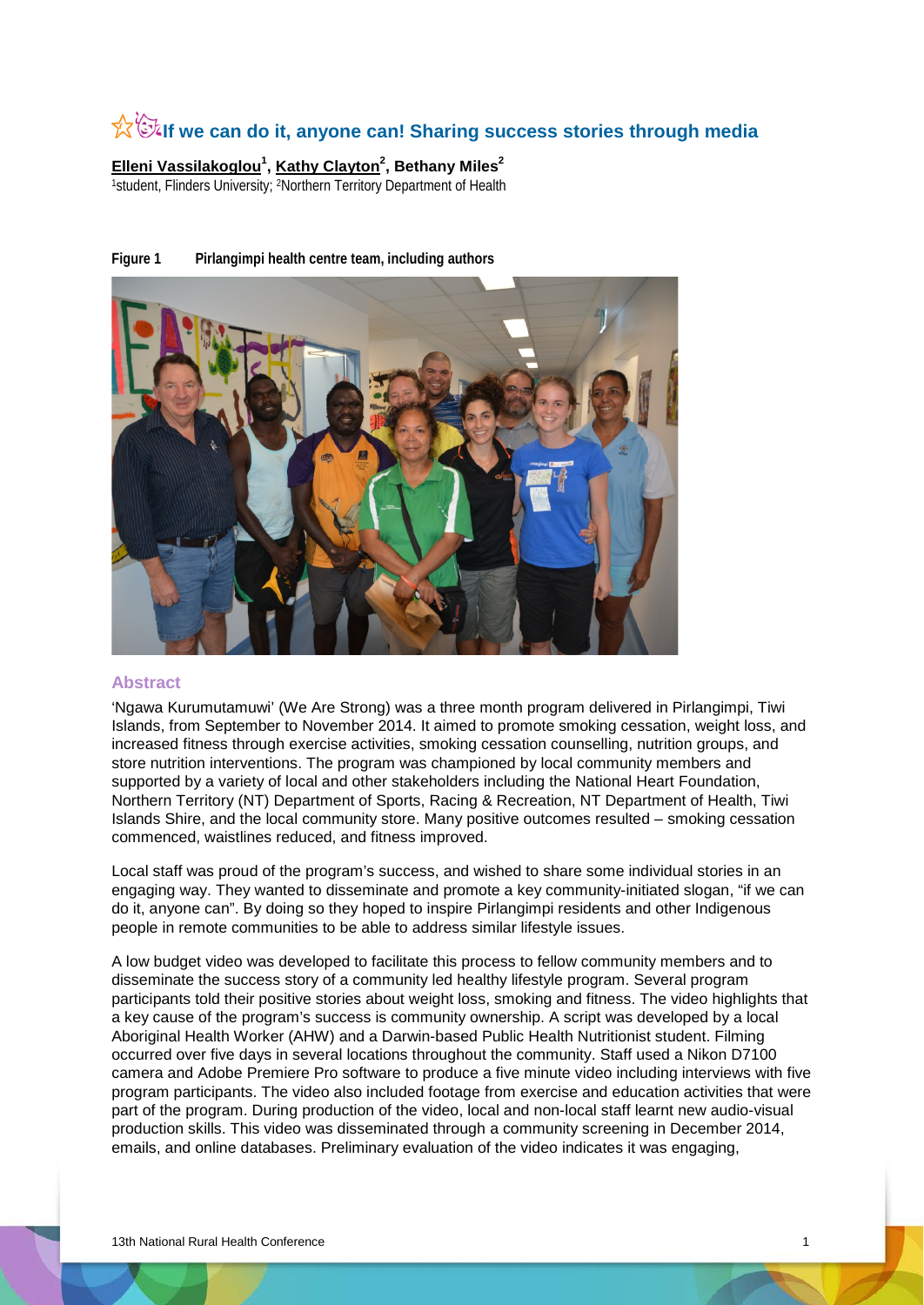inspirational tool for lifestyle change, and successfully communicated project outcomes clearly. If we can share healthy lifestyle program successes through low budget media, anyone can.

#### **Background**

The film was developed to promote a community directed program Ngawa Kurumatamuwi, "We Are Strong". The program aimed to reduce the prevalence of chronic disease in Pirlangimpi community by facilitating weight loss, increasing physical fitness and reducing smoking in program participants. Pirlangimpi community committed to running this program based on the previous success of 'The Biggest Loser' weight loss competition which was a community initiated program run in 2013. The program was run by community members with the support of Department of Health (DoH) outreach team. The "We Are Strong" program had wider aims than 'The Biggest Loser' and was able to expand on its objectives with the assistance of other stakeholders such as the National Heart Foundation and Alcohol and Other Drugs team. "We Are Strong" and other programs and activities are being conducted in remote settings to increase and improve the health and wellbeing of community members. However limited literature was found to support that program facilitators are sharing their results in an engaging way. Due to this, local health workers (LHW) in communities often miss the opportunity to understand program outcomes. Instead, evaluation is disseminated through reports or journal articles which heavily rely on literacy skills to understand.<sup>1</sup> In addition, Aboriginal workers and program participants are less likely to read through extensive literature when coming up with project ideas or motivational tools.<sup>1</sup>

Communicating program outcomes in an engaging way such as with the use of Information Computer Technologies (ICT's) can be more effective, especially when sharing with remote community members.<sup>2</sup> ICT's refer to television, video, audio, computers and the internet. A literature review was written summarising the description, evaluation methods and outcomes from twenty one different health promotion initiatives conducted in Aboriginal communities of Australia which shows that only one program included the use of ICT's.<sup>3</sup> This program's focus was to increase awareness of domestic violence and included the use of film to showcase programs impacts and outcomes.<sup>4</sup> From this study new programs were established and new relationships with other stakeholder's were also developed.<sup>4</sup>

"Film is used as a creative process for community storytelling, capturing an Indigenous worldview for a range of audiences, therefore, filming is culturally applicable research technique for both building theory and engaging the study from an Indigenous Paradigm."4

This supports the use of ICT in community setting. As minimal studies from this review used ICT's, it is shown that program evaluation may in fact not be disseminated in an accessible way for Aboriginal community based workers and program participants. Therefore, there is a large gap of program evaluation presented in an engaging way.

Some studies have been performed with Aboriginal people to gain understanding of the outcomes associated with the use of digital media.<sup>1</sup> These studies have found that the involvement of ICT's have been engaging and empowering for community members and participants.<sup>2</sup> Lack of evaluation and dissemination planning can result in other professionals and community workers not being aware of what works within a community setting. In addition, community members may find it less rewarding when participating in programs if they are unable to see the benefits due to lack of dissemination of results in an engaging way.

Notably, qualitative research methods which use ICT's can be time consuming and require technical skills and knowledge. It also requires creativity, planning and appropriate media tools. ICT's are well accessed by Aboriginal and Torres Strait Islander (ATSI) audiences and under-utilised in health evaluation. In 2011, 63% of ATSIs reported that they had internet connection at home, of which 85% had broadband, 11% used internet off their mobile phones and 4% used dial up.<sup>5</sup> In 2008, 90% of ATSI children had used a computer in which 18% accessed it from a neighbour's, friends or relative's house. In addition, 69% of children used the internet.<sup>6</sup> Therefore the use of internet as well as computer technologies is increasing and shows that the use of social media could also be effective in the dissemination of project results.

It has been highlighted that practical methods of engagement are more effective amongst ATSI people, especially as a means of learning and communication. Therefore, a movie of the "We Are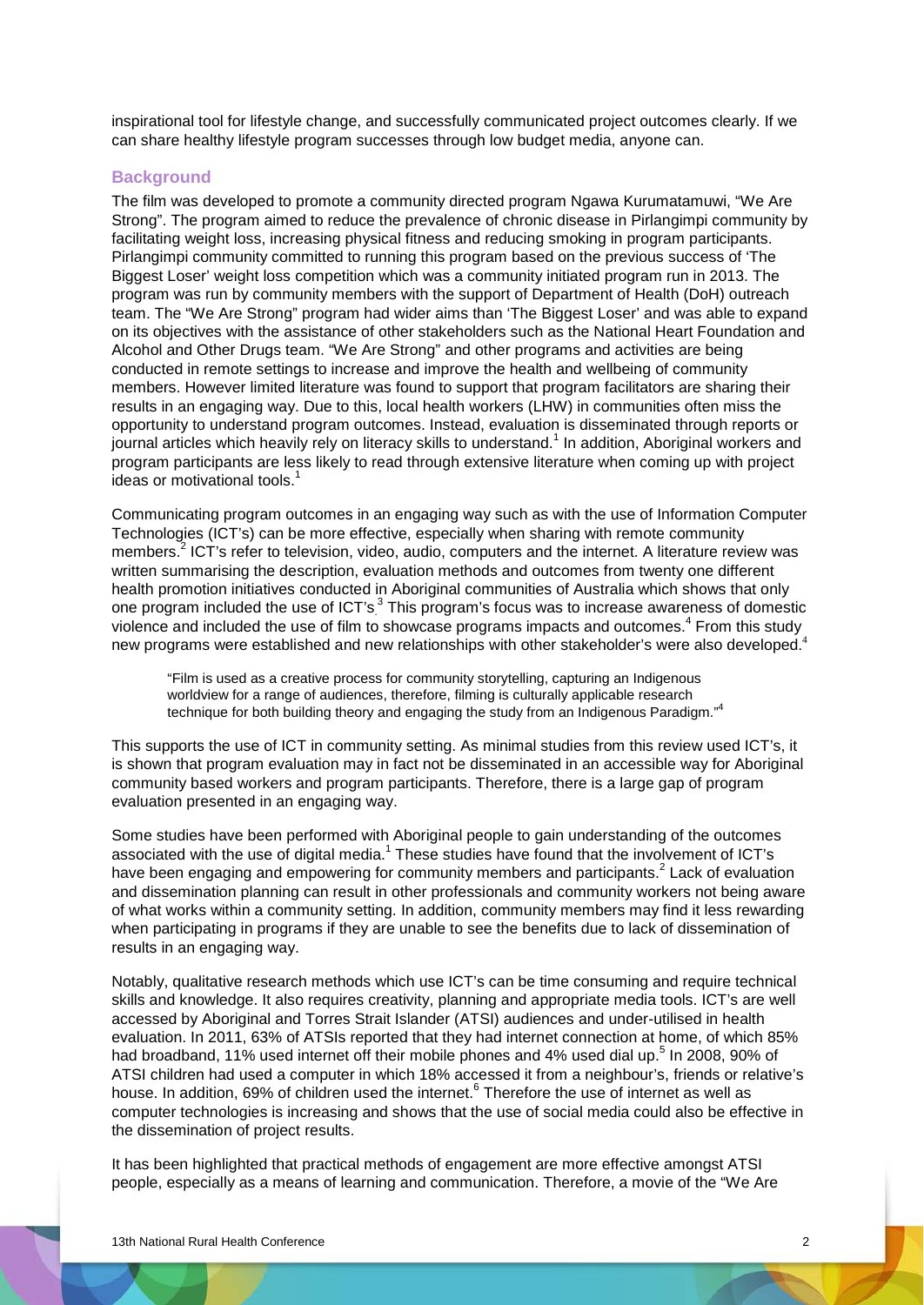Strong" project was made to promote project outcomes, healthy lifestyles and inspire other Aboriginal community members to make change.

# **Approach**

#### **Frameworks**

The "We Are Strong" program addresses all action areas of the Ottawa Charter for Health Promotion. Within the scope of the movie project, three action areas were addressed which include:

- strengthening community action
- developing personal skills
- reorientating health services.

These action areas were achieved throughout the project, as the video development process was empowering and has given community members ownership. The project has developed community based workers' skills in using media tools. Lastly, the project focuses on health promotion and disease prevention, which reorientates the current health services which have a predominantly clinical focus.

# **Target group**

As shown in figure three, the video had two key target groups, with a single goal of inspiring lifestyle change and healthy lifestyle programs to improve indigenous health.

### **Figure 2 Target group and outcomes for the "We Are Strong" movie**



#### **Opportunities and capacities**

There was adequate capacity within the team to commence a small-scale video production project. Relationships were well established between the nutritionist, health workers, and the local community. The nutritionist had access to video equipment, and editing software support, and local health workers were enthusiastic to see the project initiated.

#### **Engagement**

The video project gave community members the opportunity to share their personal goals and achievements from the "We Are Strong" program. It also aimed to inspire other groups and communities to do the same. Local health practitioners were also engaged by assisting with filming equipment, planning processes and participating in the film.

# **Ethics and equity**

The "We Are Strong" movie project was ethical and equitable. The program was not published in an academic journal therefore ethics approval was not required. However talent release forms were completed by all participants prior to capturing footage, as per departmental procedures. All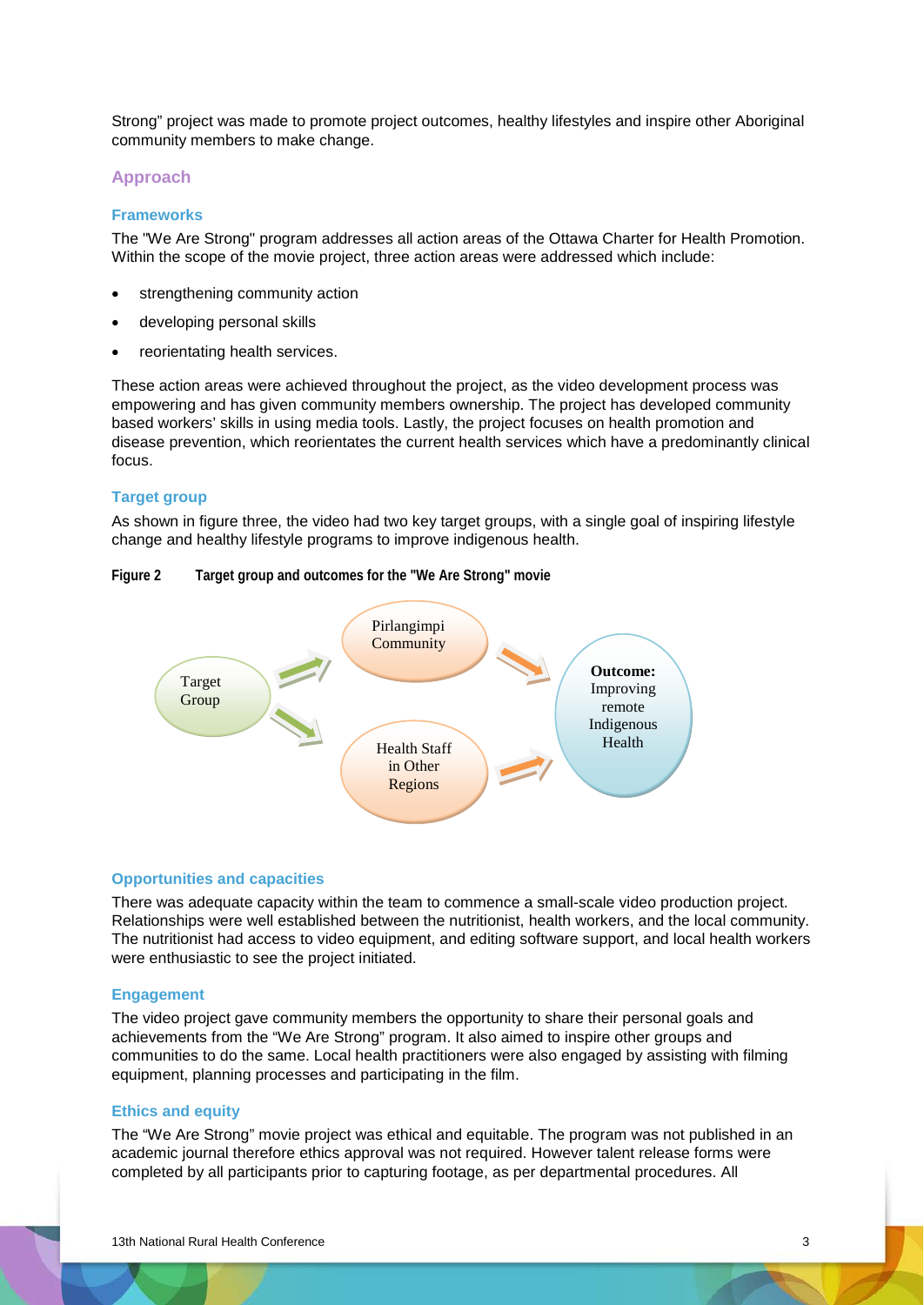participants in the film had the talent release form explained by the student or an Aboriginal health practitioner (AHP) who spoke the local language. A memo was also sent to Corporate Communications (Department of Health) to gain approval to share the film wider than the community, including on the internet.

The project has been equitable as it:

- gives marginalised remote Aboriginal populations access to positive health stories
- promoted confidentiality, i.e. participants were able to remain uninvolved if desiring to
- showed respect to adult participants by individually asking if they'd like to be involved
- allowed all participants involved to be invited to the 'premiere viewing' of the film
- increases health equity as the movie works towards improving Indigenous health outcomes.

# **Methods**

The overall timeframe of the movie project was 7 weeks. Two weeks were spent planning, 1.5 weeks was spent implementing the program (capturing footage and creating the movie) and 2 weeks was used to finalise the project report and create evaluation methods.

The following technical equipment was used during the project, some of which is seen in figure 4.

- Manfrotto PRO Tripod
- Nikon D7100 camera
- Lapel microphone
- Voice recorder
- Adobe Premiere Pro video editing software
- **Computer**

#### **Figure 3 Community Members being interviewed for the movie by project staff**



# **Project plan**

The overall goal for the movie project was to qualitatively evaluate the 'We Are Strong' program, by collating the stories of at least five participants and creating an inspirational video by December 2014. Objectives, strategies, and evaluation methods were planned prior to program commencement. These are shown in Table 1 below: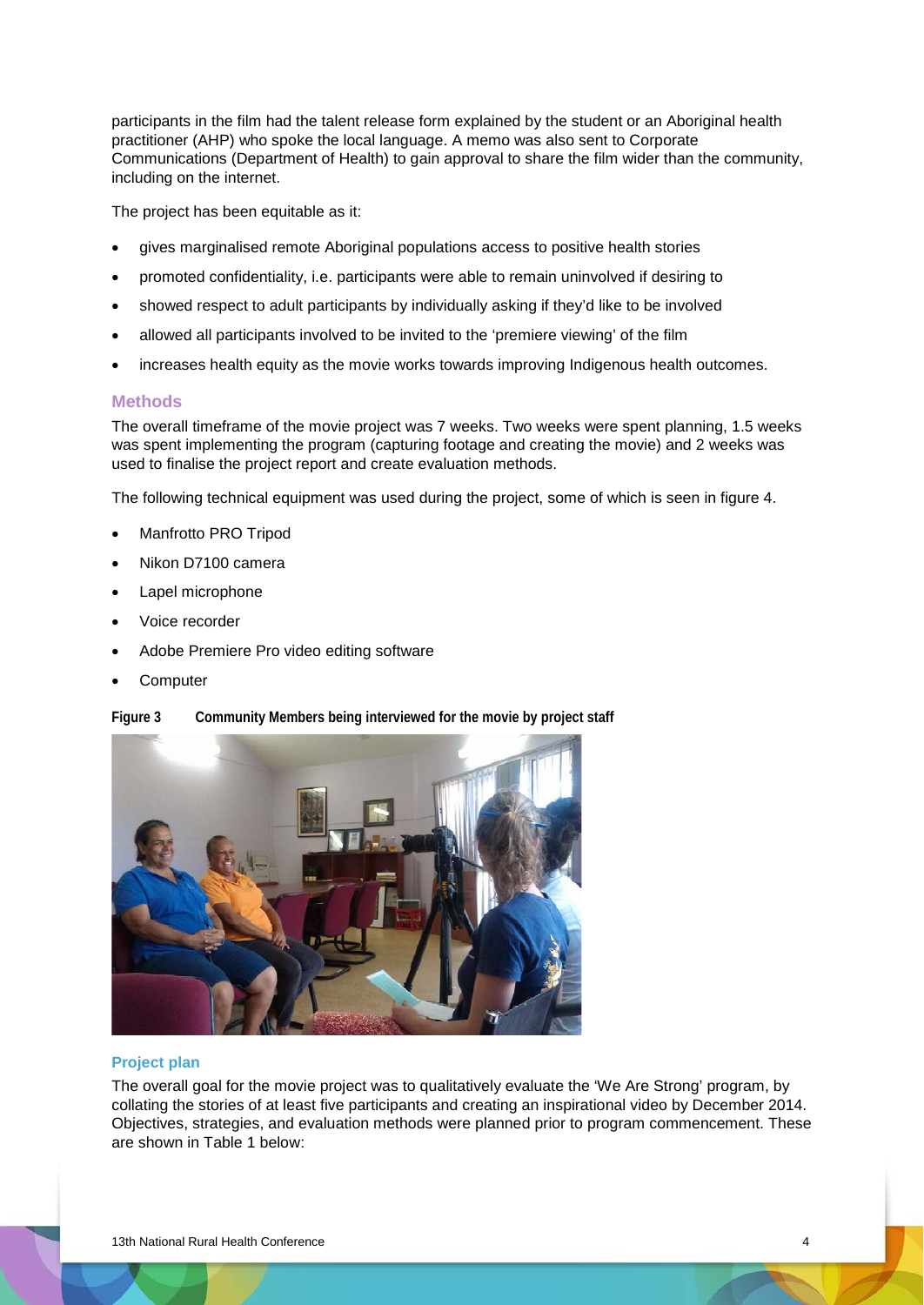| Objectives                                                                                                                                                                        | <b>Strategies</b> |                                                                                                                                                                                                 |  |
|-----------------------------------------------------------------------------------------------------------------------------------------------------------------------------------|-------------------|-------------------------------------------------------------------------------------------------------------------------------------------------------------------------------------------------|--|
| Objective 1:<br>To create a video that includes the<br>stories of five participants from the "We<br>are Strong" program, to inspire health<br>changes, by December 2014.          | 1.1               | To become familiar with and to understand how to use Windows Movie Maker and<br>other media tools by the end of October 2014.                                                                   |  |
|                                                                                                                                                                                   | 1.2               | To design an interview with no more than 4 questions to be used with participants, by<br>the end of October 2014.                                                                               |  |
|                                                                                                                                                                                   | 1.3               | To speak with local workers from Pirlangimpi as well as Nutritionist and other<br>community members to know who to approach/include as participants in the movie<br>by the end of October 2014. |  |
|                                                                                                                                                                                   | 1.4               | To conduct interviews and take footage during physical activity and nutrition sessions<br>by the 7th of November 2014.                                                                          |  |
|                                                                                                                                                                                   | 1.5               | To create and edit the video using Microsoft Windows Movie Maker by the 27th of<br>November.                                                                                                    |  |
| Objective 2:<br>To build the capacity of local health<br>workers from Pirlangimpi in video skills<br>and equipment use with the support of<br>the outreach team by November 2014. | 2.1               | To involve local health workers with the movie project by discussing the project plan<br>and finalising it together by the 24 <sup>th</sup> of October 2014.                                    |  |
|                                                                                                                                                                                   | 2.2               | To show local workers how to use the media tools including camera, tripod and<br>microphone by the 24th of November 2014.                                                                       |  |
|                                                                                                                                                                                   | 2.3               | To create an easy to read "how to" guide in order to use the media tools by<br>December 2014.                                                                                                   |  |
| Objective 3: To create a plan on how to<br>share the video with program<br>participants, community members and<br>other stakeholders by the end of<br>November 2014.              | 3.1               | To investigate video sharing facilities in Pirlangimpi by November 2014.                                                                                                                        |  |
|                                                                                                                                                                                   | 3.2               | To speak to the local health workers and community members to discuss how they<br>would like the video to be shared by the 7th of November 2014.                                                |  |
|                                                                                                                                                                                   | 3.3               | To investigate the use of social media such as Facebook to share the project<br>outcomes and individual stories to Pirlangimpi and other communities.                                           |  |
|                                                                                                                                                                                   | 3.4               | To showcase the video at the grand finale of the "We are Strong" program in<br>December 2014 to inspire others.                                                                                 |  |
|                                                                                                                                                                                   | 3.5               | To present the video and project outcomes to the Public Healthcare Outreach team<br>by the end of November 2014.                                                                                |  |
|                                                                                                                                                                                   |                   | Sharing the video and other project outcomes to other health professionals through<br>QIPPS, SharePoint and online where possible by February 2014.                                             |  |

**Table 1 Objectives and strategies for the video project**

# **Evaluation results**

The video clearly demonstrates positive outcomes of the program with individuals proudly sharing their achievements in smoking cessation, dietary improvements and increasing levels of fitness. The "We Are Strong" video evaluation tool successfully completed all three project objectives, including video creation, capacity building and dissemination planning. The following includes an evaluation of the processes involved in producing the film.

# **Objective 1: Video Creation**

The video was finalised on the 20th of November 2014 and included the stories of 6 community members and also included narration by a local health worker. When shown at a community viewing in Pirlangimpi in December 2015, there was overwhelmingly positive feedback. All community members interviewed felt the film was inspirational, with one choosing to recommence attending Boot Camp. All felt it would help other Aboriginal people to make lifestyle changes, and program participants felt encouraged to *"work even harder"* at staying healthy.

# *1.1 Student's confidence in the use of media tools*

Student reported that her confidence in the use of media tools including camera, tripod, microphone, voice recorder and video editing program increased and reported that she would feel capable of completing a project like this again.

#### *1.2 Movie editing software*

Instead of using Windows Movie Maker (WMM), Adobe Premiere Po was used to create the film. This was a result of being offered support by the Interactive Communications Development Unit (ICDU). The ICDU allowed the student to work with their team for a three day period where they provided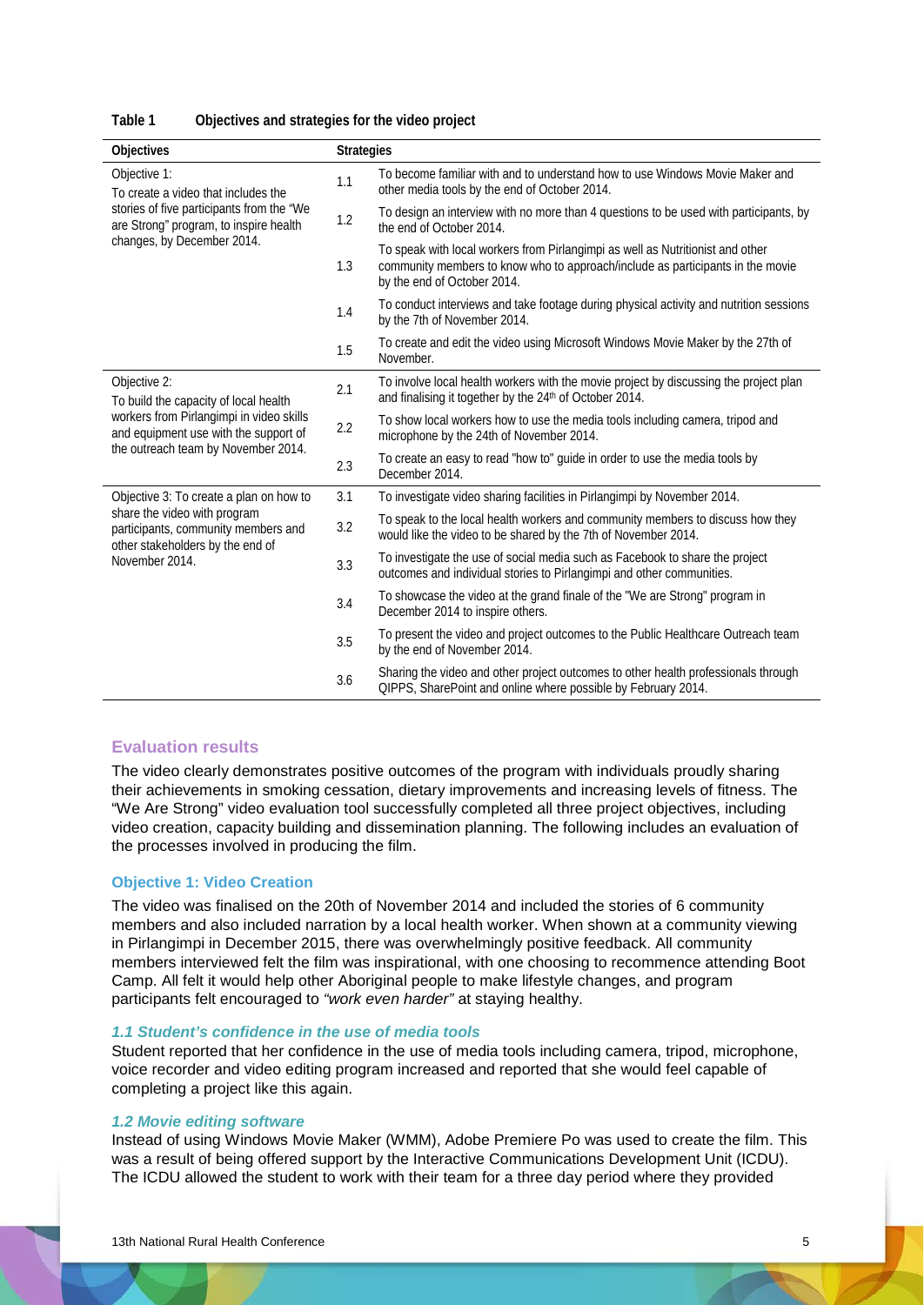software training, and then allowed her to independently create the movie. By using Adobe Premiere Pro software, additional highlights to the movie such as name tags and other audio-visual effects were applied to the movie. These effects would not have been possible with Windows Movie Maker.

#### *1.3 Design of interview questions*

A series of questions were created for the interviews with participants. Interview questions were revised by Nutritionist as well as Community Based Workers for suitability. Participants reported that they were comfortable with the interview questions, as evidenced by their clear responses during the filming.

# *1.4 Participants to approach*

As part of the planning process it was important to research which community members should be included in the film. Therefore, face to face as well as phone meetings were held with AHP's to devise a list of possible interviewees. Meetings were also held to discuss the movie plan with local staff as well as the narration of the film. These meetings were very beneficial as it ensured narration would be written in a context most suitable for an Aboriginal audience.

#### *1.5 Filming*

At the conclusion of the filming process, a total of six participants shared their stories and one participant was filmed as the narrator of the film which exceeded the target of five. In addition, all footage of interviews, nutrition session, exercise activities and community location were completed by the set date.

#### *1.6 Editing*

It took three days to edit and finalise the film. On the second day in the ICDU, a draft video was completed. It was viewed by three experts in media, who gave positive feedback and were very surprised by the high quality of the footage as well as the quality of the draft copy produced by the student. The movie was also viewed by the nutritionist and each professional gave feedback on how to improve the film.

# **Objective 2: Capacity Building**

AHP's were able to gain skills in setting up the tripod, microphone use, and camera settings. Initially AHP's were unsure about the use of the equipment however mid-way through the project the AHP's were independently setting the equipment up in preparation for interviews. Increased confidence in video skills was expressed by AHPs in post-program interviews.

# *2.1 Planning*

Working with local staff helped to engage with community members at a greater level. On the first visit many AHP's were away for training however collaboration on the project plan was still able to occur through phone calls, email and on the second visit.

# *2.2 AHP's confidence in media tools*

AHP's reported that they had some pre-knowledge and some confidence of media tools. After going through the media tools together and allowing time for AHP's to practise with them, they reported an increase in knowledge and confidence in the use of the microphone, tripod, voice recorder, camera and headphones.

# *2.3 "How to guide"*

A "how to guide" to facilitate the use of Adobe Premiere Pro as well as to facilitate the use of media tools was not created. Using the same media tools (camera, tripod, voice recorder and microphone) is not feasible long-term, as they were not all departmental items. In addition, if PHCO staff were to utilise the technologies available from the ICDU, media staff would give a short tutorial. Therefore the "how to guide" was not written.

## **Objective 3: Dissemination Planning**

The plan included sharing the movie with the Pirlangimpi community, health staff in other regions as well as stakeholders of "We Are Strong". The dissemination plan clearly outlines the potential methods of sharing (see figure 5). It also acknowledges that permission by corporate communications is still being sought out and without this approval the dissemination of the movie may be limited.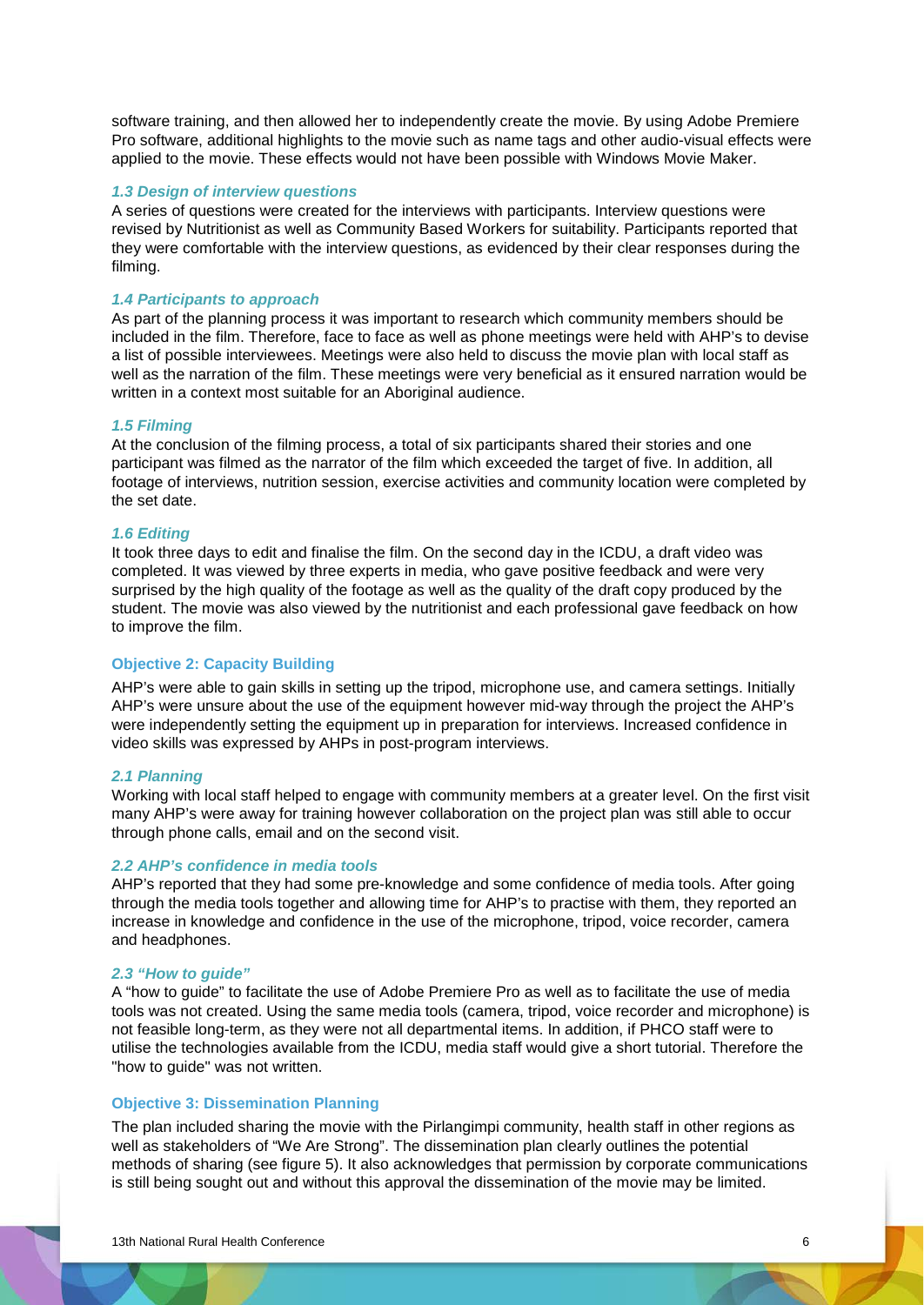

# **Figure 4 Dissemination plan for video to be shared to community members and health staff**

# *3.1 Investigation of video sharing facilities*

Multiple video sharing facilities were found in Pirlangimpi to share the video. These included:

- the waiting room of the local clinic
- local crèche
- local club
- primary school.

All of these locations have been used to share the video with the community, which was well received. Technical support was required to ensure the video was in the correct format to be viewed on different devices.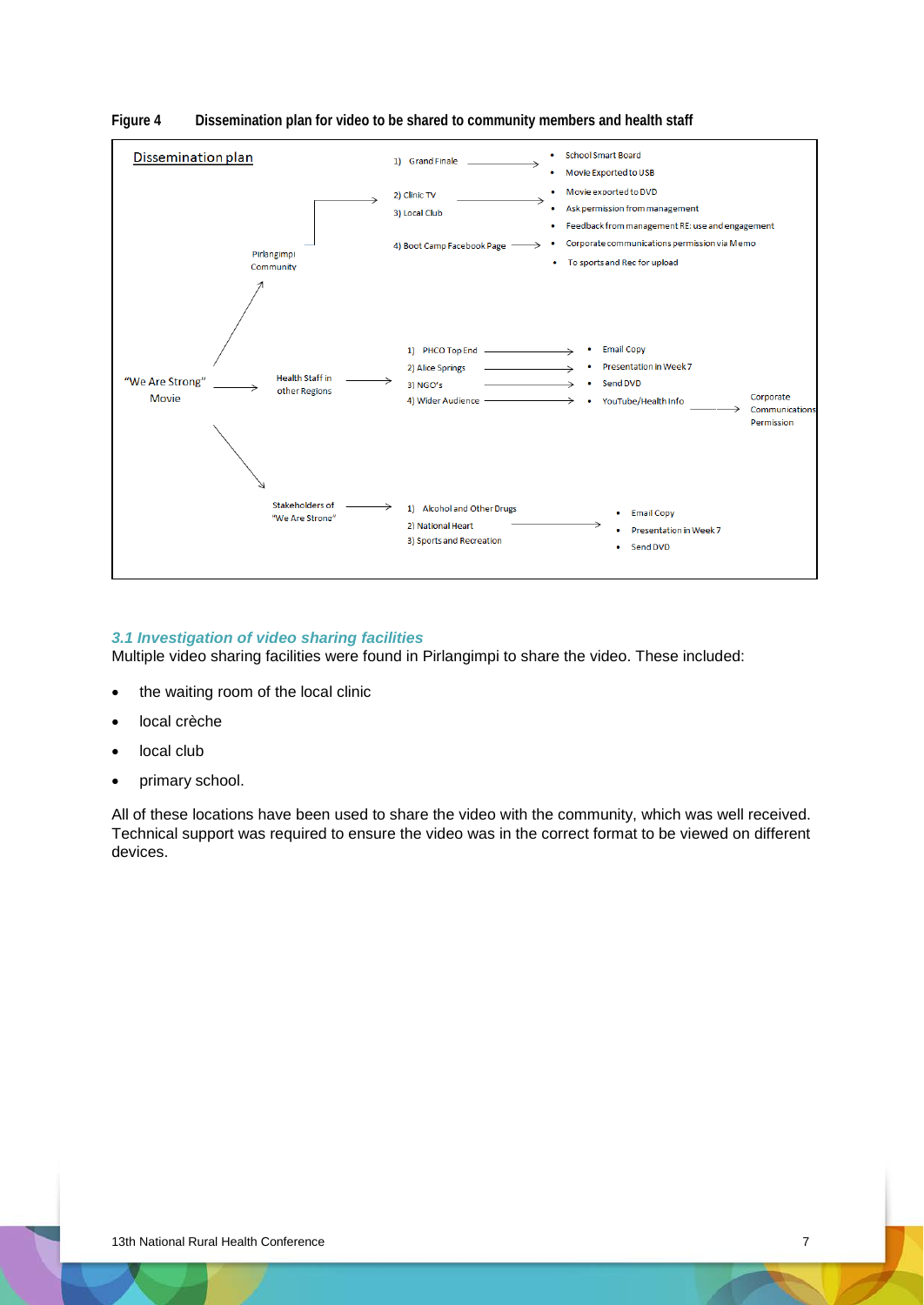# *3.2 Investigate use of social media*

**Figure 5 Pirlangimpi Boot Camp Facebook page**



The process of using social media and other distributing methods online was investigated through the media and Corporate Communications Department, Department of Health. Permission to add the movie to YouTube as well as SharePoint and QIPPS is currently being requested.

#### *3.3 Investigate community's dissemination ideas and desires*

Community members shared that they would like to see the film in the community and if possible on the Pirlangimpi Boot Camp Facebook Page, YouTube and ABC TV. Television airing was discussed with the ICDU as a possibility, however cannot be pursued until departmental approval is received.

# *3.4 Showcase movie at grand finale*

On 4 December 2014, the movie was shown in Pirlangimpi to participants, their family and friends. It was re-played continuously, and participants were very proud to share their stories on the big screen. All participants were provided with a DVD copy of the video.

#### *3.5 Showcase movie to health outreach team*

A final presentation about the "We Are Strong" movie project was given to staff from the health outreach team in November. Feedback forms were completed following this session, as well as by other health professionals who were sent the video via email or post. A total of 20 health professionals returned their feedback forms and from the results 90% reported that the movie was very effective and effective for promoting change. A total of 75% reported they were very likely or likely to use the video for health promotion and 100% found the movie to be engaging. Finally, 80% found the program to be very effective and effective for communicating program outcomes.

# **Barriers and enablers**

There were multiple barriers and enablers throughout the movie project, as shown below.

| Table 2 | Barriers and enablers of the project |  |  |  |
|---------|--------------------------------------|--|--|--|
|---------|--------------------------------------|--|--|--|

| <b>Fnablers</b>                                                                                                           |  | <b>Barriers</b>                                                                                          |
|---------------------------------------------------------------------------------------------------------------------------|--|----------------------------------------------------------------------------------------------------------|
| Nutritionist's strong relationships within community setting<br>Assistance from the ICDU with the technicalities of video |  | Technical issues with inexperienced users (e.g. flat batteries,<br>imperfect sound quality)              |
| creation and sharing.                                                                                                     |  | Not all participants with valuable stories were willing to be                                            |
| Support and teamwork from local staff                                                                                     |  | filmed                                                                                                   |
| Good ratio of both male and females in the film (three males<br>and three females)                                        |  | Unable to take footage of all program activities as many<br>sessions were held outside of filming period |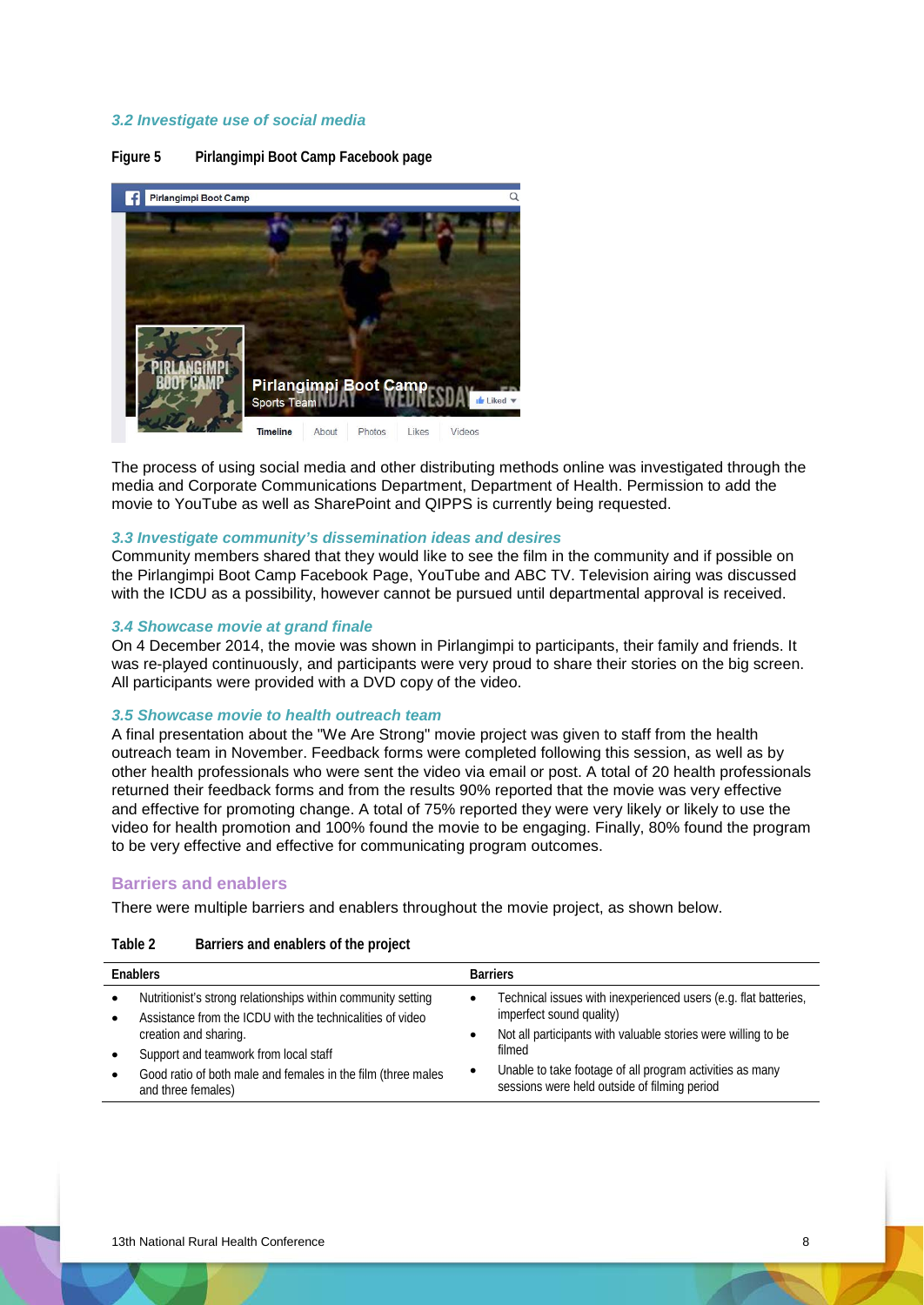# **Recommendations**

For other practitioners or health workers who would like to create a film as part of project evaluation, detailed planning of the video is essential. This should include the following:

- number of interviews
- sequence of footage
- types of contextual footage needed
- length of film
- narration and script
- stakeholders to involve.

In addition, developing basic technical skills would be recommended. This could include panning, framing interviewees appropriately, lens focus and sound quality checks. From our learnings, basic levels of these skills can be quickly learned and a simple film can be developed inexpensively.

Gaining Departmental approval prior to conducting a movie project is also recommended in order to have solid understanding of the possible forms of dissemination. Finally, if wanting to optimally build capacity of local Aboriginal workers in community more time needs to be allocated for training and the feasibility of media tools also needs to be considered.

A key policy recommendation is that evaluation of community programs should always include an engaging method of outcome sharing, such as video or a pictorial summary.

# **References**

- 1. Jorgensen R, Lowrie T. Both ways strong: using digital games to engage Aboriginal learners. International Journal of Inclusive Education. 2011;17(2):130-42.
- 2. Singleton G, Rola-Rubzen MF, Muir K, Deeva Muir D, McGregor M. Youth empowerment and information and communication technologies: a case study of a remote Australian Aboriginal Community. Geo Journal. 2009; 74 (5): 403-413
- 3. Mikhailovich K, Morrison P and Arabena . Evaluating Australian Indigenous community health promotion initiatives: a selective review. Journal of Rural and Remote Health 2007; 7: 746, [Cited 25 April 2015]. Available from URL: [http://www.rrh.org.au/publishedarticles/article\\_print\\_746.pdf](http://www.rrh.org.au/publishedarticles/article_print_746.pdf)
- 4. Poelina A and Perdrisat I. A report on the Derby/West Kimberley Project: Working with adolescents to prevent domestic violence. Australian Government National Crime Prevention Program 2004; [Cited 25 April 2015]. Available from URL: [http://www.crimeprevention.gov.au/Publications/FamilyViolence/Documents/Derby\\_Project\\_R](http://www.crimeprevention.gov.au/Publications/FamilyViolence/Documents/Derby_Project_Report.pdf) [eport.pdf](http://www.crimeprevention.gov.au/Publications/FamilyViolence/Documents/Derby_Project_Report.pdf) Viewed 28/11/2014
- 5. ABSa. Internet Access. 2011. [Cited 25 April 2015]. Available from URL: <http://www.abs.gov.au/ausstats/abs@.nsf/Lookup/2076.0main+features702011>
- 6. ABSb. Australian Social Trends. 2011. URL: <http://www.abs.gov.au/ausstats/abs@.nsf/lookup/4102.0main+features60jun+2011> Viewed 20/11/2014

# **Presenters**

**Bethany Miles** is a public health nutritionist/dietitian with the NT Department of Health, and has been part of the outreach team servicing the Tiwi Islands and Belyuen for the last two years. This has involved working on projects such as building and implementing store nutrition policies with local boards, antenatal cooking programs, adult healthy lifestyle programs, and anaemia prevention initiatives. Prior to this she worked for two years as a dietitian in the private industry. This involved nutrition education and health coaching with chronic disease clients in fourteen Top End communities,